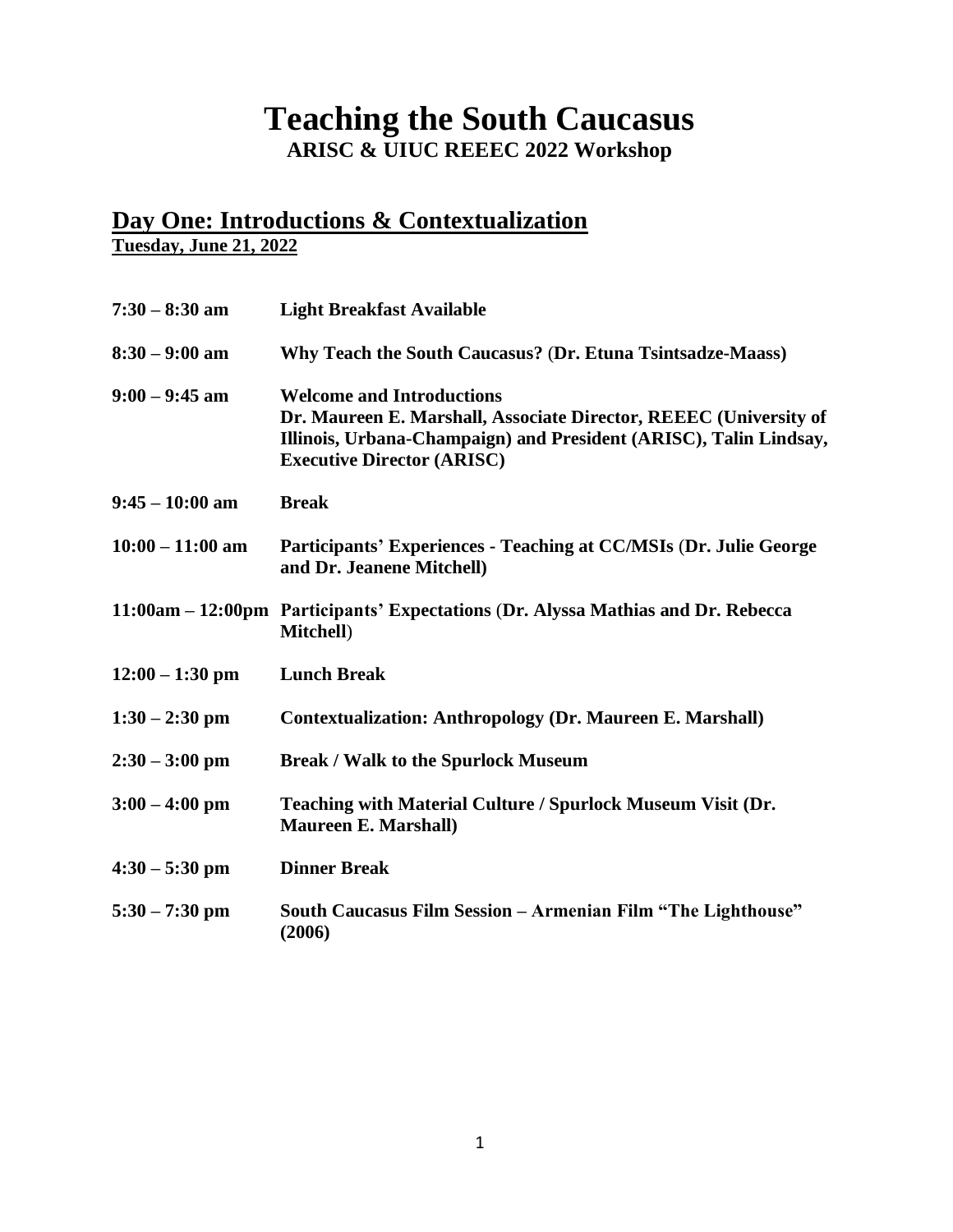#### **Day Two: History & Civic Institutions in the South Caucasus Wednesday, June 22, 2022**

| $8:00 - 9:00$ am   | <b>Light Breakfast Available</b>                                                      |
|--------------------|---------------------------------------------------------------------------------------|
| $9:00 - 9:15$ am   | Recap from Day 1 (Dr. Etuna Tsintsadze-Maass)                                         |
| $9:15 - 10:15$ am  | <b>Contextualization: History (Dr. Rebecca Mitchell)</b>                              |
| $10:15 - 10:30$ am | <b>Break</b>                                                                          |
| $10:30 - 11:30$ am | <b>Pedagogical Discussion (Dr. Rebecca Mitchell)</b>                                  |
| $11:30 - 11:45$ am | <b>Break</b>                                                                          |
|                    | 11:45am – 12:45pm Lunch/Presentation on Library Resources (Prof. Christopher Condill) |
| $12:45 - 1:00$ pm  | <b>Break</b>                                                                          |
| $1:00 - 2:00$ pm   | <b>Subtopic: Civic and Political Institutions (Dr. Julie George)</b>                  |
| $2:00 - 2:15$ pm   | <b>Break</b>                                                                          |
| $2:15 - 3:15$ pm   | <b>Pedagogical Discussion (Dr. Julie George)</b>                                      |
| $3:15 - 5:00$ pm   | Independent time to work on modules                                                   |
| $5:00 - 5:30$ pm   | <b>Dinner Break</b>                                                                   |
| $5:30 - 7:30$ pm   | South Caucasus Film Session - Georgian Film "In Bloom" (2013)                         |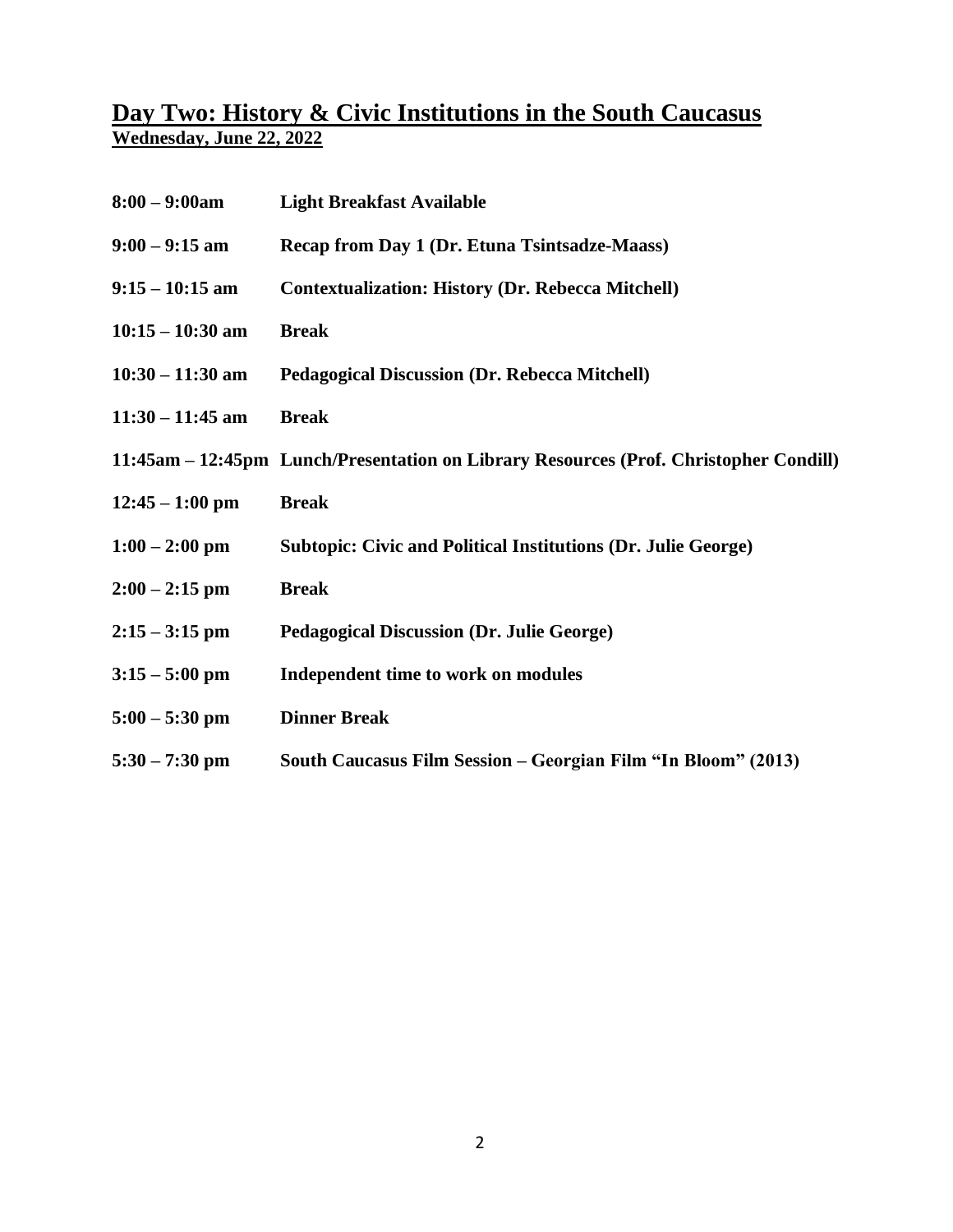#### **Day Three: Environmental Considerations in the South Caucasus Thursday, June 23, 2022**

| $8:00 - 9:00$ am                  | <b>Light Breakfast Available</b>                       |
|-----------------------------------|--------------------------------------------------------|
| $9:00 - 9:15$ am                  | Recap from Day 2 (Dr. Etuna Tsintsadze-Maass)          |
| $9:15 - 10:15$ am                 | <b>Subtopic: Climate Action (Dr. Jeanene Mitchell)</b> |
| $10:15 - 10:30$ am                | <b>Break</b>                                           |
| $10:30 - 11:30$ pm                | <b>Pedagogical Discussion (Dr. Jeanene Mitchell)</b>   |
| $11:30$ am $-1:00$ pm Lunch Break |                                                        |
| $1:00 - 2:00$ pm                  | Sharing draft modules / working with presenters        |
| $2:00 - 5:00$ pm                  | Independent time to work on modules                    |
| $5:00 - 5:30$ pm                  | <b>Dinner Break</b>                                    |
| $5:30 - 7:30$ pm                  | South Caucasus – Azerbaijani Film "The Dolls" (2010)   |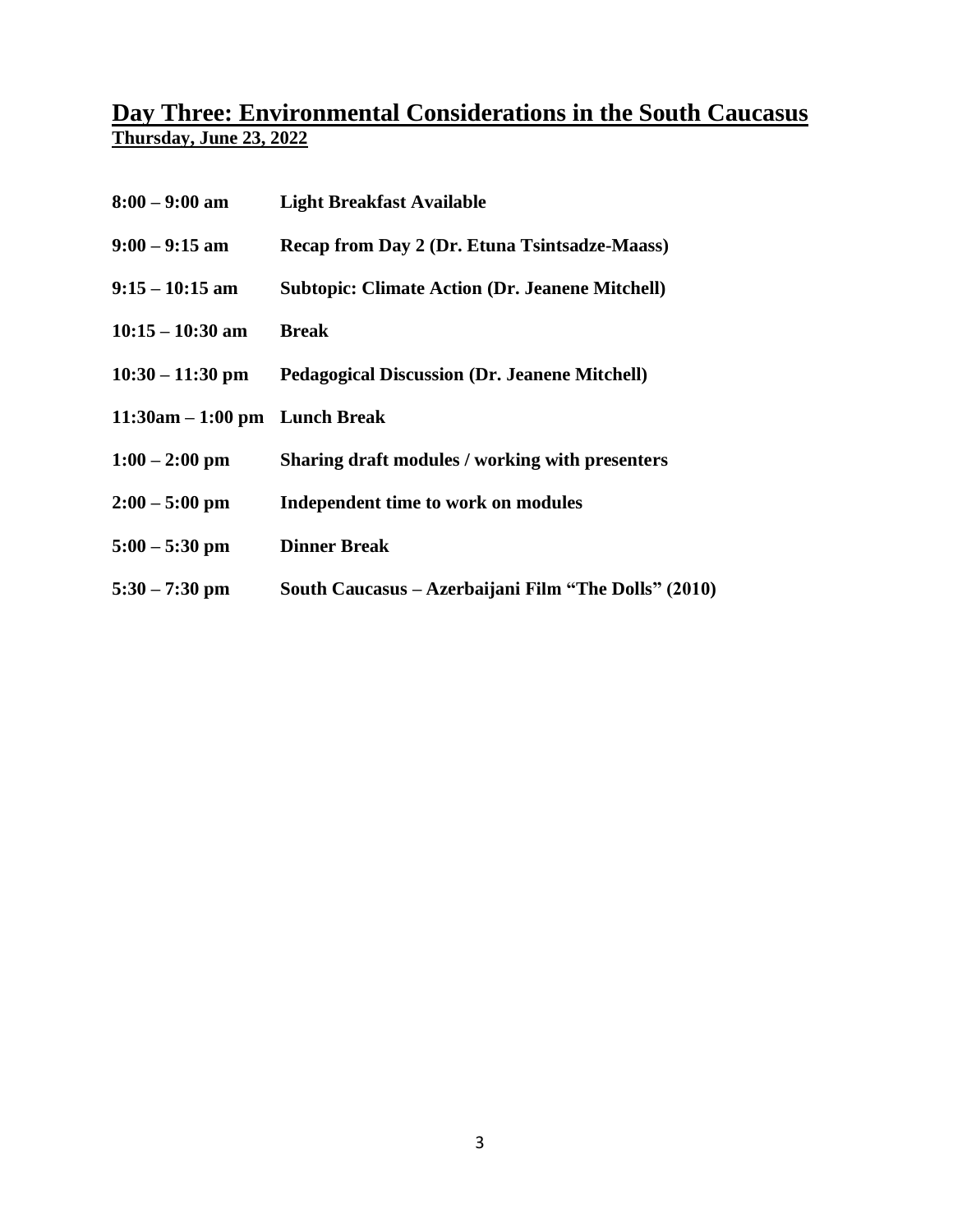#### **Day Four: Arts and Culture of the South Caucasus Friday, June 24, 2022**

| $8:00 - 9:00$ am   | <b>Light Breakfast Available</b>                                                             |
|--------------------|----------------------------------------------------------------------------------------------|
| $9:00 - 9:15$ am   | Recap from Day 3 (Dr. Etuna Tsintsadze-Maass)                                                |
| $9:15 - 10:15$ am  | Discussion over Zoom (Film Scholar Tamta Tatarashvili)<br>Presentation and general Q&A       |
| $10:15 - 10:30$ am | <b>Break</b>                                                                                 |
| $10:30 - 11:30$ am | Subtopic: Culture/Music/Art (Dr. Alyssa Mathias)                                             |
| $11:30am - 1:00pm$ | <b>Lunch Break</b>                                                                           |
| $1:00 - 1:30$ pm   | <b>Musical Instruments in the South Caucasus (Dr. Alyssa Mathias)</b>                        |
| $1:30 - 1:45$ pm   | <b>Break</b>                                                                                 |
| $1:45 - 2:30$ pm   | <b>Pedagogical Discussion (Dr. Alyssa Mathias)</b>                                           |
| $2:30 - 2:40$ pm   | <b>Pedagogical Resources (Talin Lindsay, ARISC Executive Director)</b>                       |
| $2:40 - 3:00$ pm   | <b>Open Discussion on Workshop Outcomes / Group Feedback</b><br>(Dr. Etuna Tsintsadze-Maass) |
| $3:00 - 5:30$ pm   | Independent time to work on modules                                                          |
| $6:30$ pm          | <b>Concluding Group Dinner</b>                                                               |